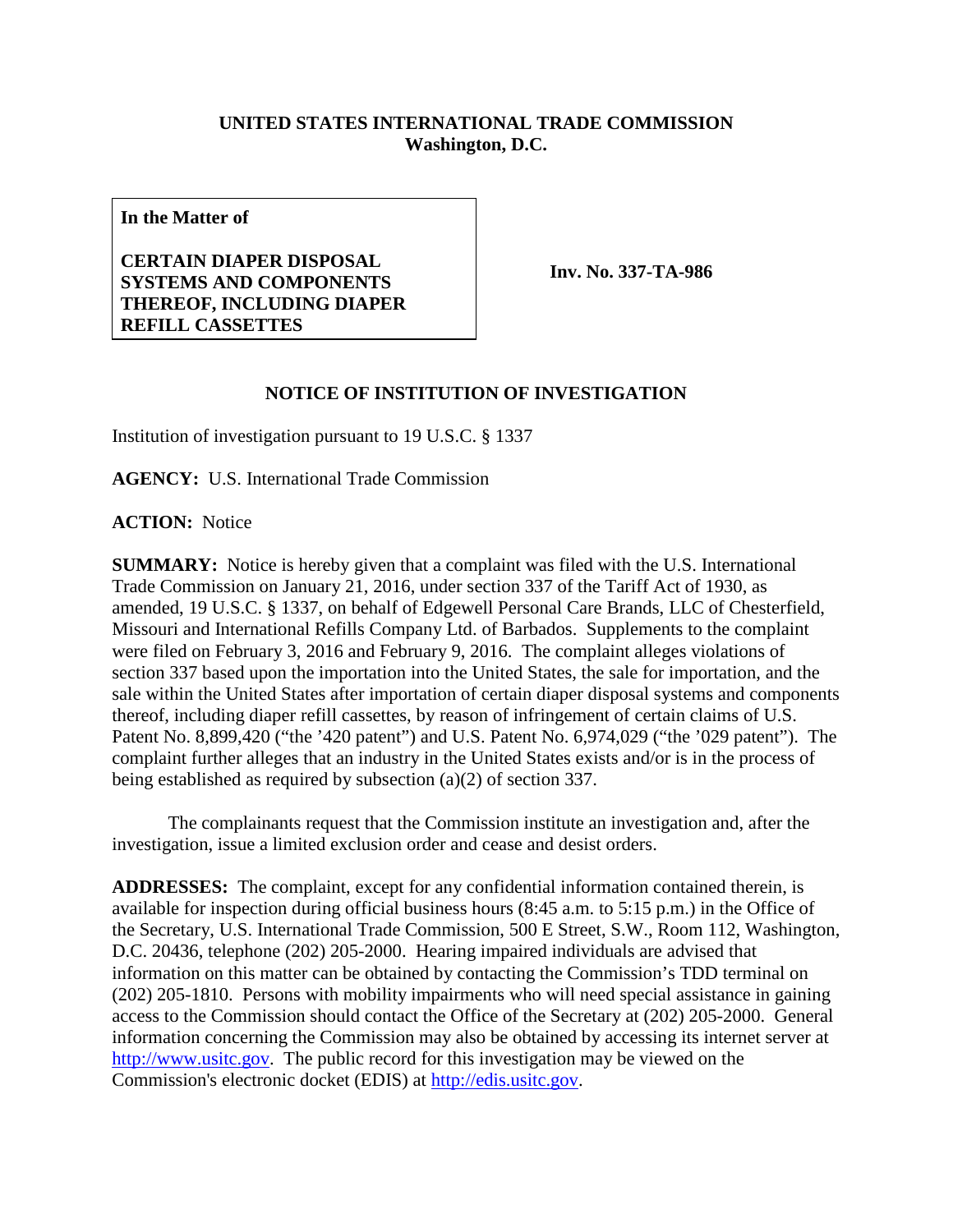**FOR FURTHER INFORMATION CONTACT:** The Office of Docket Services, U.S. International Trade Commission, telephone (202) 205-1802.

**AUTHORITY:** The authority for institution of this investigation is contained in section 337 of the Tariff Act of 1930, as amended, and in section 210.10 of the Commission's Rules of Practice and Procedure, 19 C.F.R. § 210.10 (2015).

**SCOPE OF INVESTIGATION:** Having considered the complaint, the U.S. International Trade Commission, on February 22, 2016, **ORDERED THAT** –

(1) Pursuant to subsection (b) of section 337 of the Tariff Act of 1930, as amended, an investigation be instituted to determine whether there is a violation of subsection  $(a)(1)(B)$  of section 337 in the importation into the United States, the sale for importation, or the sale within the United States after importation of certain diaper disposal systems and components thereof, including diaper refill cassettes, by reason of infringement of one or more of claims 1-17 of the '420 patent and claims 1, 2, 4, 6, and 7 of the '029 patent, and whether an industry in the United States exists as required by subsection (a)(2) of section 337;

(2) For the purpose of the investigation so instituted, the following are hereby named as parties upon which this notice of investigation shall be served:

(a) The complainants are:

Edgewell Personal Care Brands, LLC 1350 Timberlake Manor Pkwy Chesterfield, MO 63017

International Refills Company Ltd. #1 Hythe Gardens Welches, Christ Church Barbados

(b) The respondents are the following entities alleged to be in violation of section 337, and are the parties upon which the complaint is to be served:

> Munchkin, Inc. 7835 Gloria Avenue Van Nuys, CA 91406

Munchkin Baby Canada Ltd. 50 Precidio Court Unit A Brampton, Ontario L6S 6E3 Canada